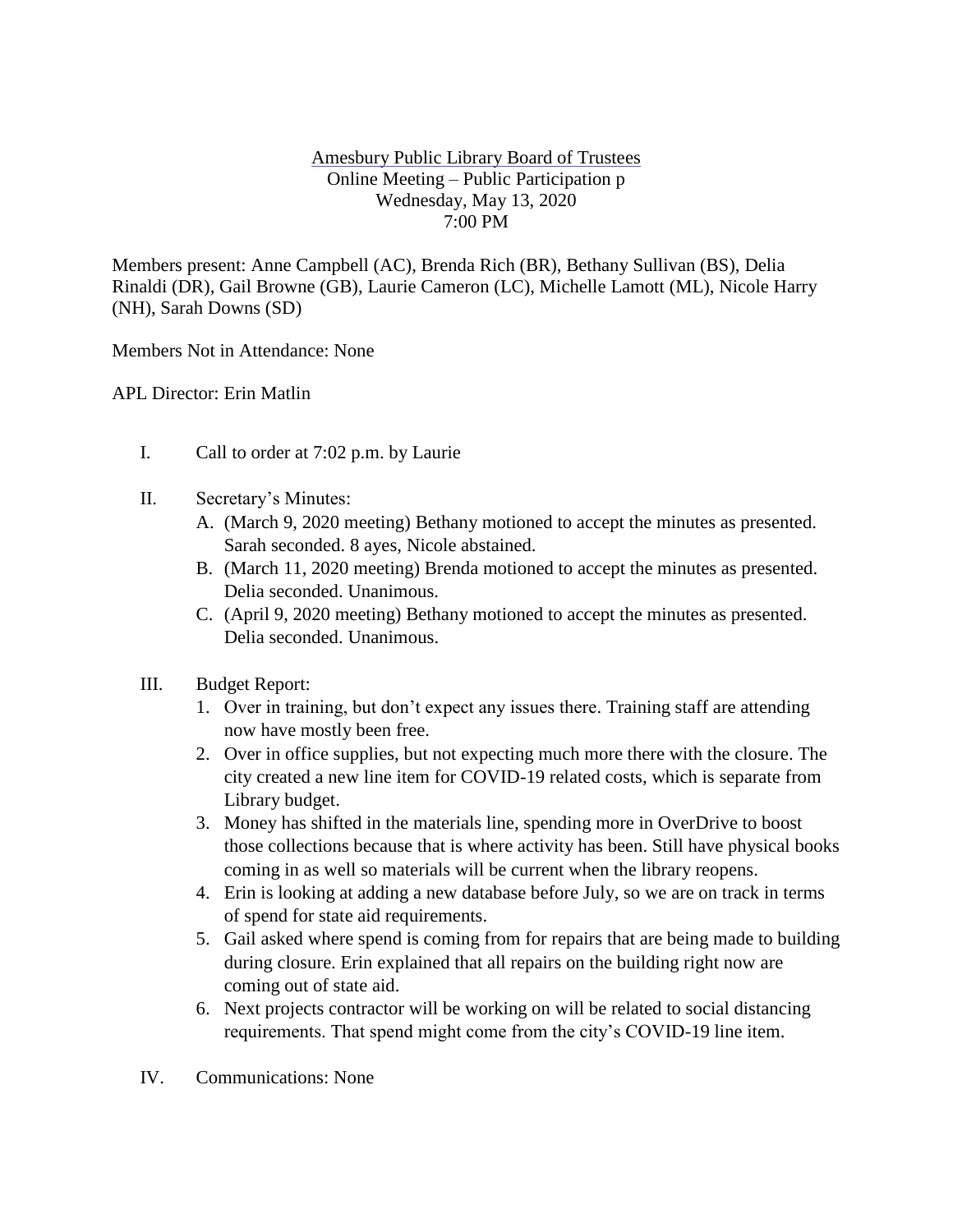- V. Director's Report:
	- A. Most staff are working from home and getting paid by the city.
	- B. Aimie and Erin have been coming in to check on the building at different times.
	- C. Staff is planning to go forward with a virtual summer reading program. It will be slimmed down compared to the usual program. No other programming planned at this time.
- VI. Committee Reports:
	- A. Preservation Committee: Did not meet in April but have been communicating with Meghan. Waiting to hear about MCC grant. Gail will follow up with Meghan.
	- B. Finance Committee Met quickly before the April meeting to review numbers before that vote. City is going forward with 1/12 budget for July, August, and September. The idea is to know exactly how much cash you need to run your building in those months, not just present 1/12 of the previous year's budget. Erin submitted to Angel. If cost savings are needed, Erin suggested laying off the pages because it will be difficult to have them work with social distancing needs. Erin doesn't think the board needs to vote on 1/12 budget because it's not a full budget. Gail agrees.

## VII. Unfinished Business:

- A. Laurie asked about the front door project. Erin said Freddie is still working on the doors remotely, and he's waiting for a stretch of nice weather to come in and install them.
- VIII. New Business:
	- A. COVID-19 Amesbury Public Library Phased Service Plan included in packet. Waiting on response from union before they can move forward with phased plan. Erin is meeting with staff to get their feedback on the plan as well. Plan is fluid and will depend on what's happening more broadly, so there are currently no dates. Erin doesn't expect to see the library reopening months, and many library directors she's spoken to feel the same. Many questions remain about how to handle quarantining books, cleaning, etc. Erin reached out to health department for guidance and is getting quotes on a storage container in case it's needed and researching ways to quarantine books. Has reached out to other libraries as well, but no one has responded. MVLC is helping navigate as well, and they are hoping for guidance from the governor. Erin is tracking COVID-19 related expenses and will continue to do so. State aid office has been in touch with guidance and will host a seminar to answer questions.

## IX. Other:

1. Subcommittee meetings. Erin said long-range planning and finance committee can hold off. Bethany said director review committee will need to meet in June to